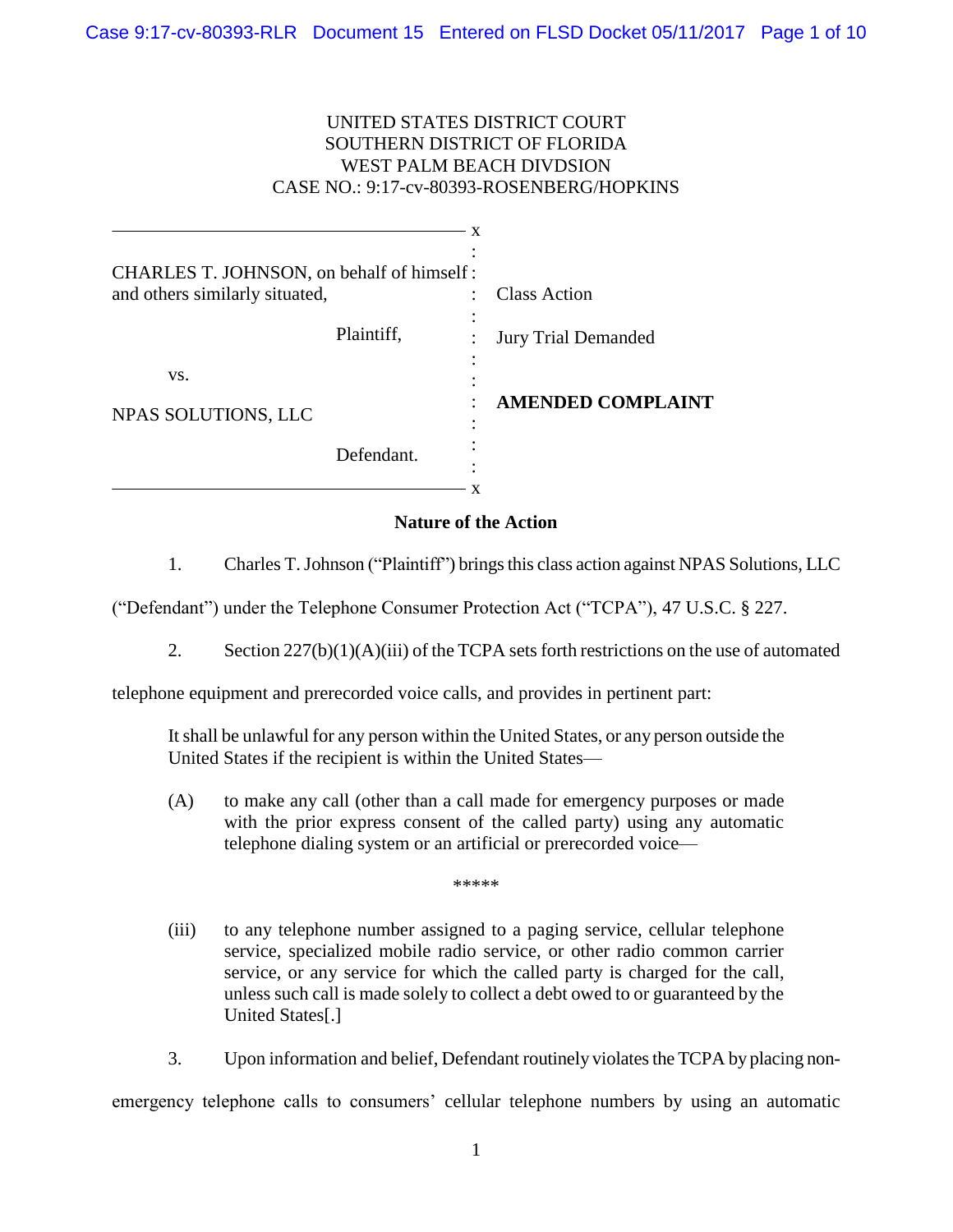telephone dialing system or an artificial or prerecorded voice, without the prior express consent of the consumers, in that Defendant routinely dials wrong or reassigned telephone numbers that do not belong to the intended recipients of the calls.

### **Jurisdiction**

4. This Court has subject matter jurisdiction under 47 U.S.C. § 227(b)(3) and 28 U.S.C. § 1331.

5. Venue is proper before this Court under 28 U.S.C. § 1391(b), as Plaintiff resides in this District, Defendant transacts business in this District, and as a substantial part of the events giving rise to this action occurred in this District.

### **Parties**

6. Plaintiff is a natural person who at all relevant times resided in Lantana, Florida.

7. Defendant is a debt collection company based in Tennessee.

8. Defendant touts itself as a "leading provider [of] patient collection services for the health care industry since 1980."<sup>1</sup>

9. Defendant has a public Utility Commission of Texas Automatic Dial Announcing Device permit, no. 120054, which it first obtained in 2012 and last renewed in December 2016.<sup>2</sup>

10. Defendant operates a call center in Kentucky, and its collection specialists "use various skip tracing techniques to locate the right patients in order to negotiate payment arrangements."<sup>3</sup>

 $\overline{a}$ 

<sup>1</sup> http://npasweb.com/ (last visited May 8, 2017).

<sup>2</sup> *See* https://www.puc.texas.gov/industry/communications/directories/adad/ report\_adad.aspx?ID=ADSQL01DB1245626600006 (last visited May 8, 2017).

<sup>3</sup> *See* https://careersathca.com/careers/search.dot?jobId=26618-126509&src=CWS-10230 (last visited May 8, 2017).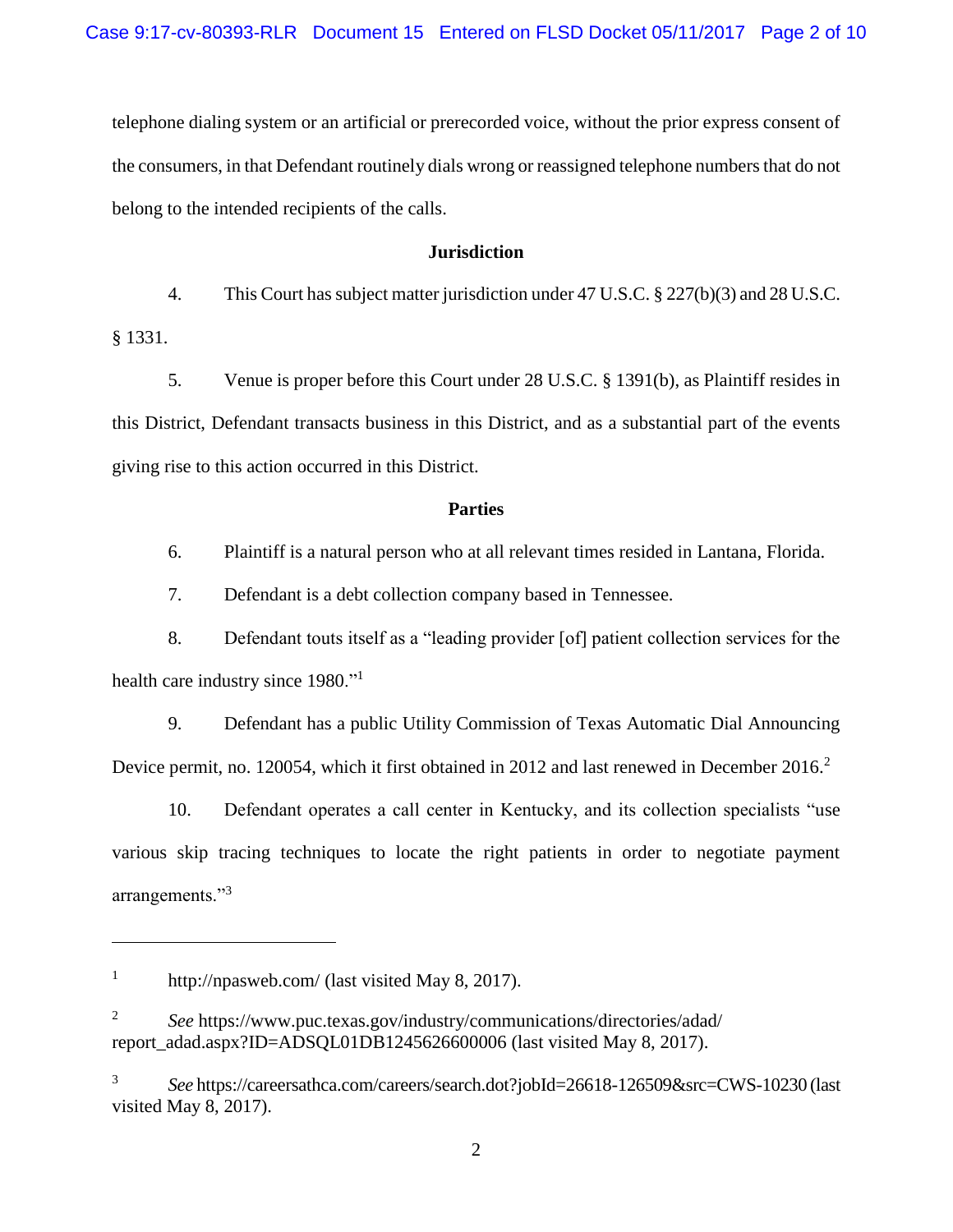11. Defendant's Kentucky call center "is part of the Parallon [Business Solutions, LLC] call center."<sup>4</sup>

12. Parallon Business Solutions, LLC states that it utilizes "best-in-class technology and automation to improve [] collection results."<sup>5</sup>

### **Factual Allegations**

13. In an attempt to contact a third party named "Stephanie" for the purpose of attempting to collect a debt in default, Defendant placed numerous calls to cellular telephone number (561) 619xxxx—a number for which Plaintiff is the sole subscriber.

14. By way of example, Defendant called Plaintiff's cellular telephone number on, among other dates, February 27, 2017, March 3, 2017, March 7, 2017, and March 13, 2017.

15. Defendant's records show additional calls made by it to Plaintiff's cellular telephone number with an automatic telephone dialing system or an artificial or prerecorded voice, starting in January 2017. 6

16. Defendant called Plaintiff's cellular telephone number from (866) 258-1104, a number assigned to Defendant.

17. Defendant placed all of the above-referenced calls in an effort to contact and collect a debt allegedly owed by a third party, unknown to Plaintiff, named "Stephanie".

18. Upon answering several of Defendant's calls, Plaintiff was greeted by a voice recording instructing "Stephanie" to hold for the next available operator.

 $\overline{a}$ 

<sup>4</sup> *See* https://talent.insiderlouisville.com/parallon/sara-leonard-rediscovers-the-rewards-ofworking-at-parallons-npas-solutions/ (last visited May 8, 2017).

<sup>5</sup> *See* http://www.parallon.com/services/revenue-cycle/solutions/bad-debt-collections (last visited May 8, 2017).

<sup>6</sup> *See* ECF No. 13-3.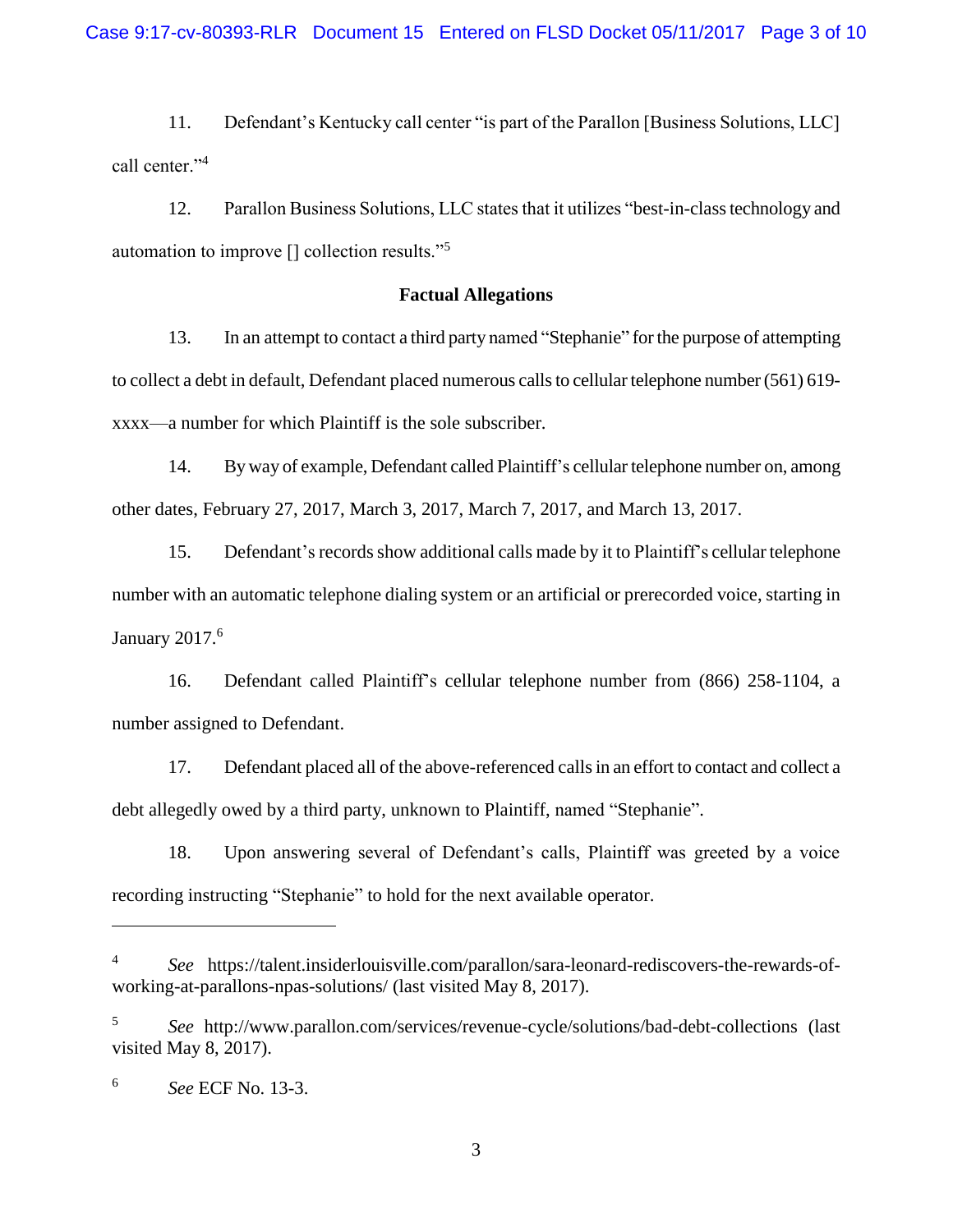19. Upon answering one of Defendant's calls, Plaintiff informed Defendant that it was calling the wrong person and instructed Defendant to stop calling him.

20. No matter, and despite Plaintiff's demand that the calls stop, Defendant continued to place calls to Plaintiff's cellular telephone number.

21. In March 2017, Plaintiff called Defendant and again demanded that Defendant stop calling him.

22. Defendant's representative stated that she would remove Plaintiff's cellular telephone number from its call list.

23. Upon information and good faith belief, and in light of the frequency, character, and nature of the calls, including that Defendant's calls utilized an artificial or prerecorded voice, Defendant placed its calls to Plaintiff's cellular telephone number using an automatic telephone dialing system, as defined by 47 U.S.C.  $\S 227(a)(1)$ .

24. Upon information and good faith belief, and in light of the frequency, character, and nature of the calls, including that Defendant's calls utilized an artificial or prerecorded voice, Defendant placed its calls to Plaintiff's cellular telephone number by using (a) equipment which has the capacity (i) to store or produce telephone numbers to be called, using a random or sequential number generator, and (ii) to dial such numbers, or (b) technology with the capacity to dial random or sequential numbers, or (c) hardware, software, or equipment that the FCC characterizes as an automatic telephone dialing system through the following, and any related, declaratory ruling and order: *In the Matter of Rules and Regulations Implementing the Telephone Consumer Protection Act of 1991*, FCC 15-72 (adopted June 18, 2015 and released July 10, 2015).

25. Upon information and good faith belief, and in light of the frequency, character, and nature of the calls, including that Defendant's calls utilized an artificial or prerecorded voice, Defendant placed its calls to Plaintiff's cellular telephone number by using (a) an automated dialing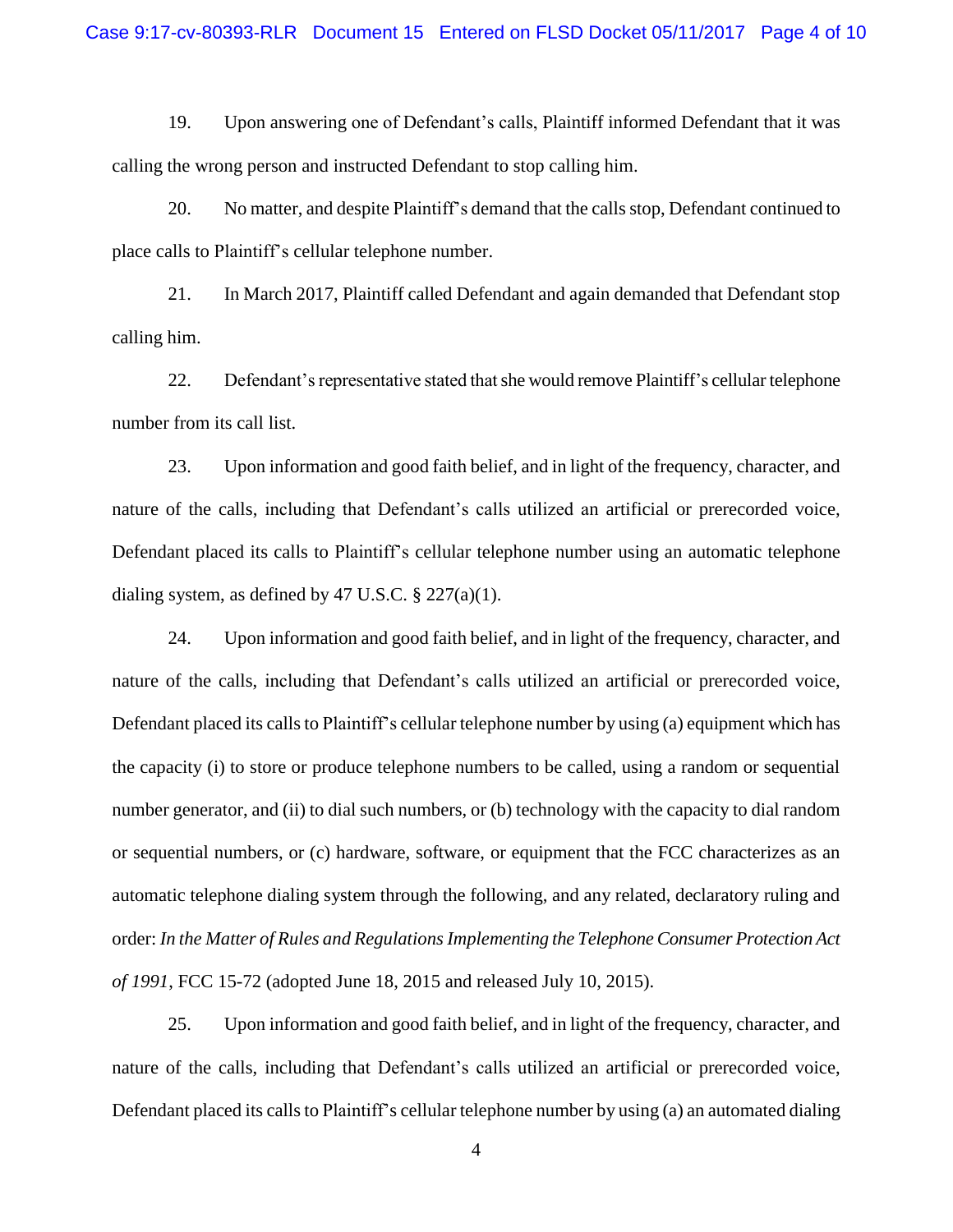system that uses a complex set of algorithms to automatically dial consumers' telephone numbers in a manner that "predicts" the time when a consumer will answer the phone and a person will be available to take the call, or (b) equipment that dials numbers and, when certain computer software is attached, also assists persons in predicting when a sales agent will be available to take calls, or (c) hardware, that when paired with certain software, has the capacity to store or produce numbers and dial those numbers at random, in sequential order, or from a database of numbers, or (d) hardware, software, or equipment that the FCC characterizes as a predictive dialer through the following, and any related, reports and orders, and declaratory rulings: *In the Matter of Rules and Regulations Implementing the Telephone Consumer Protection Act of 1991, 17 FCC Rcd 17459, 17474* (September 18, 2002); *In the Matter of Rules and Regulations Implementing the Telephone Consumer Protection Act of 1991*, 18 FCC Rcd 14014, 14092-93 (July 3, 2003); *In the Matter of Rules and Regulations Implementing the Telephone Consumer Protection Act of 1991*, 23 FCC Rcd 559, 566 (Jan. 4, 2008); *In the Matter of Rules and Regulations Implementing the Telephone Consumer Protection Act of 1991*, FCC 15-72 (adopted June 18, 2015 and released July 10, 2015).

26. Upon information and good faith belief, Defendant utilizes hardware and software with the capacity to store telephone numbers and to dial such numbers sequentially, predictively, or randomly, and to dial telephone numbers without human intervention.

27. Upon information and good faith belief, Defendant used such hardware and software to place the calls at issue to Plaintiff's cellular telephone number.

28. Defendant did not have Plaintiff's prior express consent to make any calls to his cellular telephone number.

29. Rather, Defendant was attempting to reach a third party named Stephanie who is unknown to Plaintiff.

30. Plaintiff never provided his cellular telephone number to Defendant.

5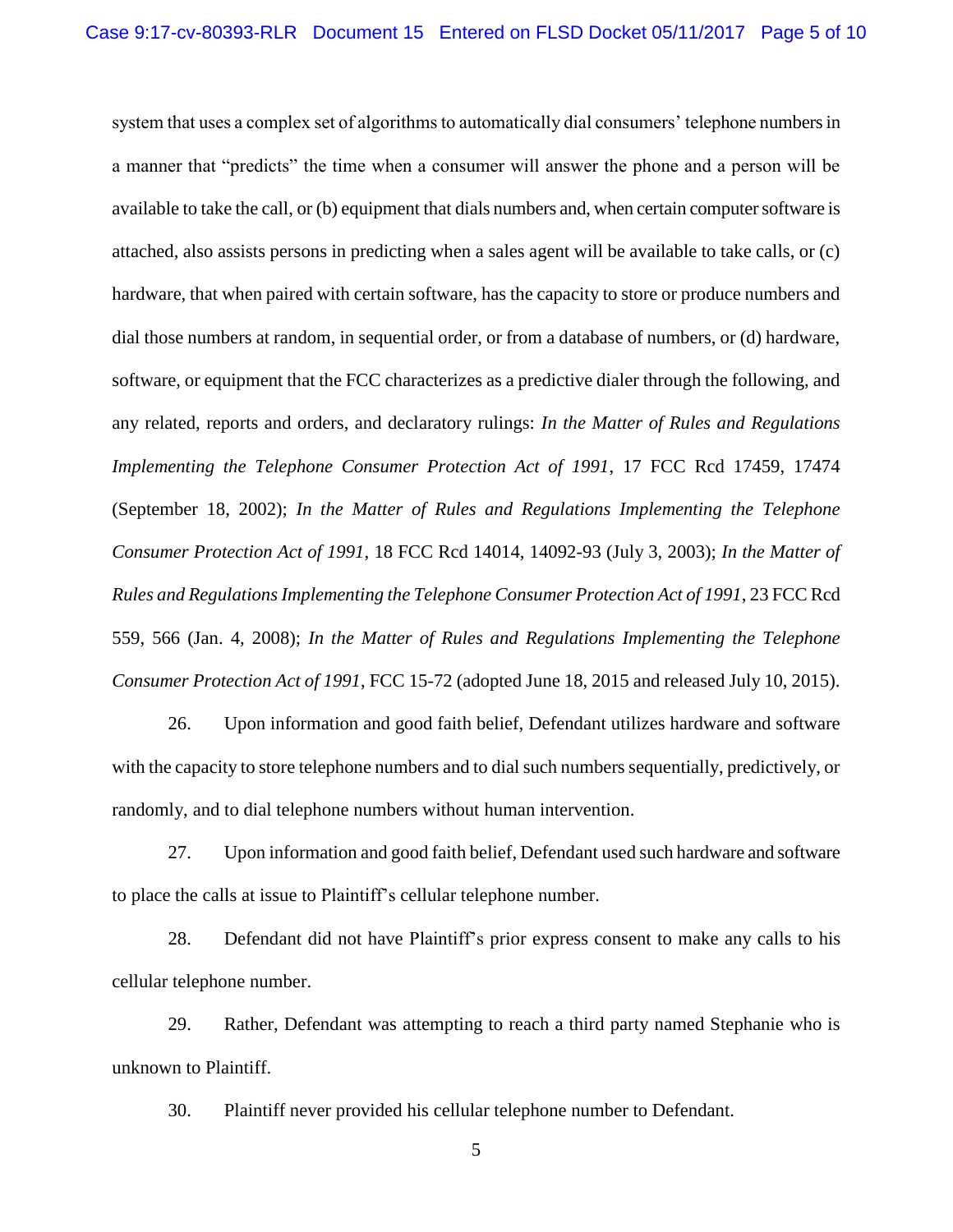31. Plaintiff never had any business relationship with Defendant.

32. Defendant did not place any calls to Plaintiff's cellular telephone number for emergency purposes.

33. Upon information and good faith belief, Defendant placed the calls at issue to Plaintiff willfully and knowingly in that it consciously and deliberately made the calls referenced herein.

34. Upon information and good faith belief, Defendant had knowledge that it was using, and intended to use, an automatic telephone dialing system or an artificial or prerecorded voice to place the calls at issue to Plaintiff.

35. Plaintiff suffered harm as a result of Defendant's telephone calls at issue in that he suffered an invasion of his privacy, an intrusion into his life, and a private nuisance.

36. As well, Defendant's telephone calls at issue depleted or consumed, directly or indirectly, Plaintiff's cellular telephone minutes, for which he paid a third party.

37. Additionally, the unwanted calls at issue unnecessarily tied up Plaintiff's telephone line.

#### **Class Action Allegations**

38. Plaintiff brings this action as a class action pursuant to Federal Rule of Civil Procedure 23(a) and (b) on behalf of himself and a class of similarly situated individuals as defined below:

> All persons and entities throughout the United States (1) to whom NPAS Solutions, LLC placed, or caused to be placed, more than one call (2) directed to a number assigned to a cellular telephone service, but not assigned to the intended recipient of NPAS Solutions, LLC's calls—in that the intended recipient of the calls was not the customary user of, or subscriber to, the telephone number, by (3) using an automatic telephone dialing system or an artificial or prerecorded voice, (4) from March 28, 2013 through and including the date of class certification.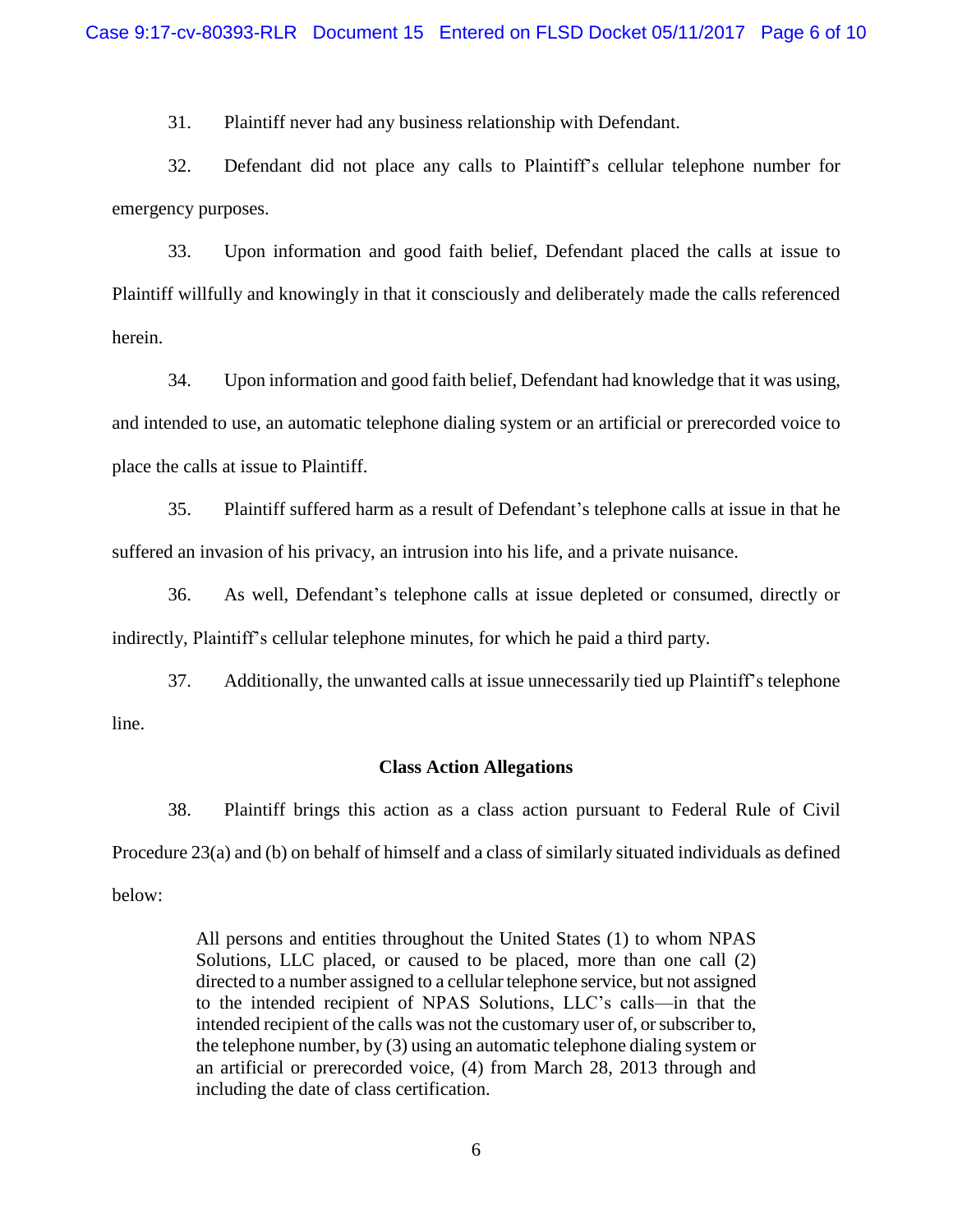Excluded from the class are Defendant, its officers and directors, members of their immediate families and their legal representatives, heirs, successors, or assigns, and any entity in which Defendant has or had a controlling interest.

39. The proposed class is so numerous that, upon information and belief, joinder of all members is impracticable.

40. The exact number of members of the classis unknown to Plaintiff at this time and can only be determined through appropriate discovery.

41. The proposed class is ascertainable because it is defined by reference to objective criteria.

42. In addition, and upon information and belief, the cellular telephone numbers of all members of the class can be identified in records maintained by Defendant, class members, and third parties.

43. Plaintiff's claims are typical of the claims of the members of the class because all of the class members' claims originate from the same conduct, practice and procedure on the part of Defendant, and Plaintiff possesses the same interests and has suffered the same injuries as each class member.

44. Like all members of the proposed class, Plaintiff received telephone calls from Defendant using an automatic telephone dialing system or an artificial or prerecorded voice, without his consent and at a wrong number, in violation of 47 U.S.C. § 227.

45. Plaintiff will fairly and adequately protect the interests of the members of the class and has retained counsel experienced and competent in class action litigation.

46. Plaintiff has no interests that are contrary to or in conflict with the members of the class that he seeks to represent.

7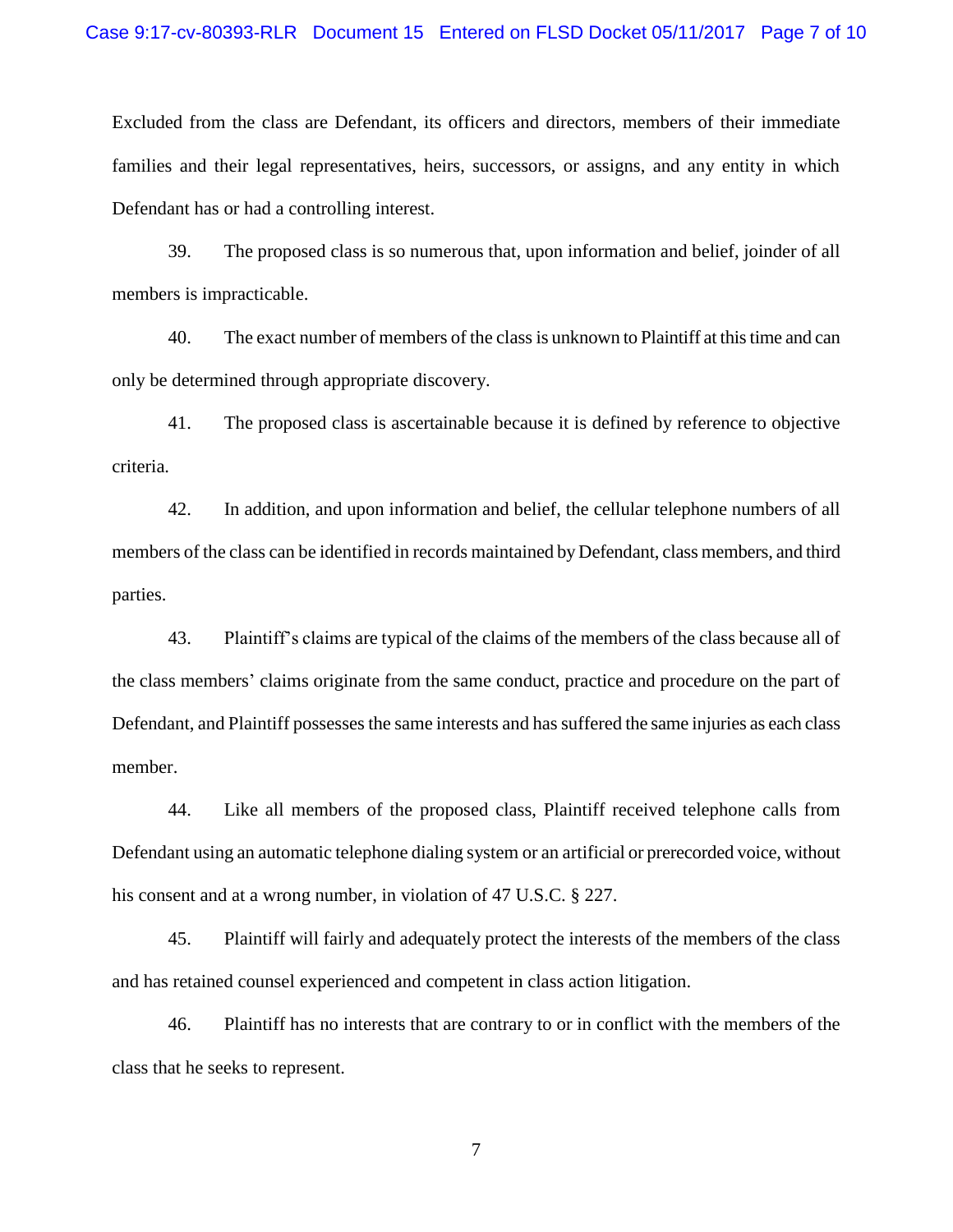47. A class action is superior to all other available methods for the fair and efficient adjudication of this controversy, since joinder of all members is impracticable.

48. Furthermore, as the damages suffered by individual members of the class may be relatively small, the expense and burden of individual litigation make it impracticable for the members of the class to individually redress the wrongs done to them.

49. There will be little difficulty in the management of this action as a class action.

50. Issues of law and fact common to the members of the class predominate over any questions that may affect only individual members, in that Defendant has acted on grounds generally applicable to the class.

51. Among the issues of law and fact common to the class are:

- a. Defendant's violations of the TCPA as alleged herein;
- b. Defendant's use of an automatic telephone dialing system as defined by the TCPA;
- c. Defendant's use of an artificial or prerecorded voice;
- d. Defendant's practice of placing calls to wrong or reassigned cellular telephone numbers; and
- e. the availability of statutory damages.

52. Absent a class action, Defendant's violations of the law will be allowed to proceed without a full, fair, judicially supervised remedy.

#### **Count I: Violations of 47 U.S.C. § 227(b)(1)(A)(iii)**

53. Plaintiff repeats and re-alleges each and every factual allegation contained in paragraphs  $1 - 52$ .

54. Defendant violated 47 U.S.C. § 227(b)(1)(A)(iii) by utilizing an automatic telephone dialing system or an artificial or prerecorded voice to make and/or place telephone calls to Plaintiff's cellular telephone number, without his consent.

8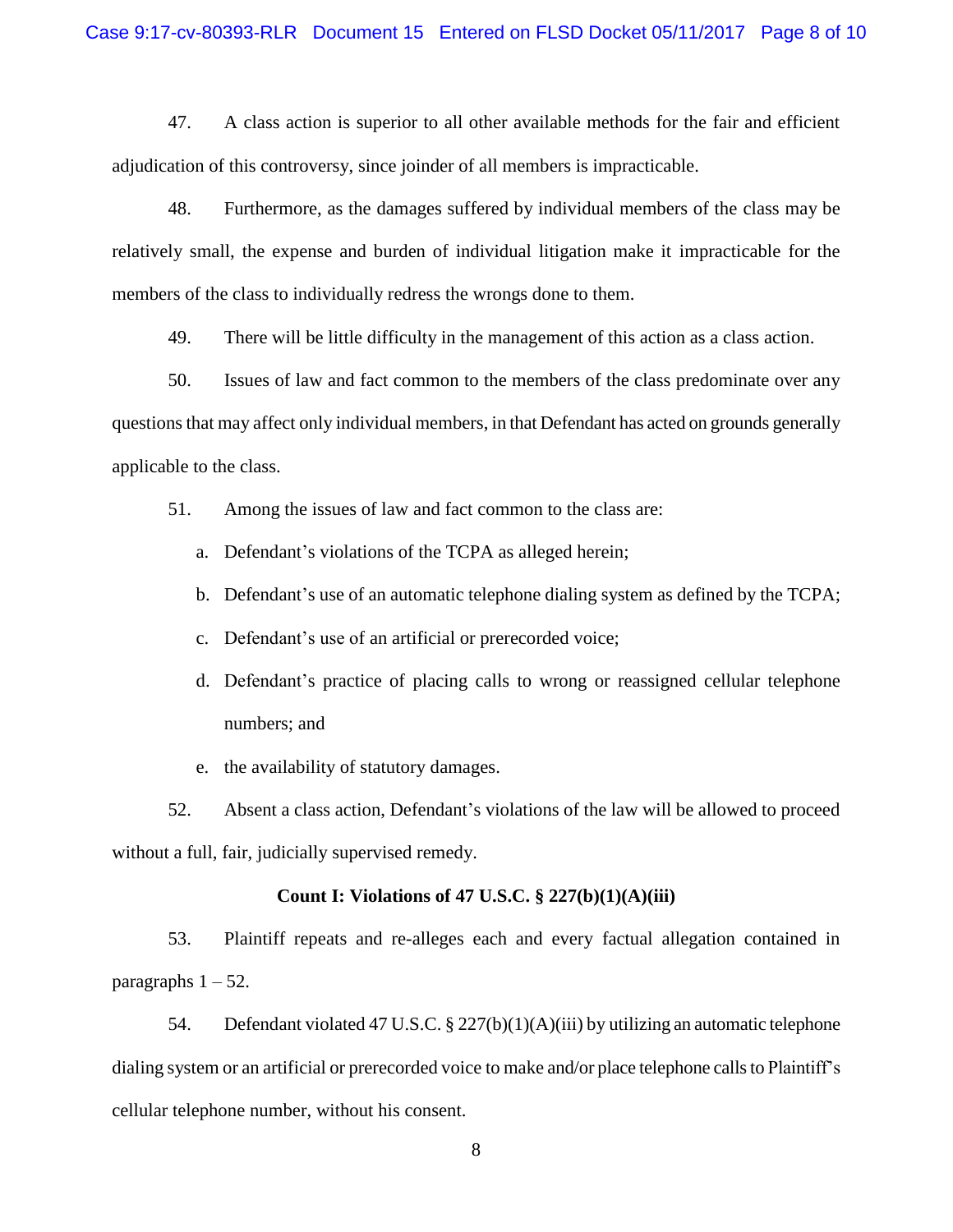55. As a result of Defendant's violations of 47 U.S.C. § 227(b)(1)(A)(iii), Plaintiff and the class are entitled to damages in an amount to be proven at trial.

WHEREFORE, Plaintiff prays for relief and judgment, as follows:

(a) Determining that this action is a proper class action and designating Plaintiff as class representative under Rule 23 of the Federal Rules of Civil Procedure;

(b) Adjudging that Defendant violated 47 U.S.C. § 227(b)(1)(A)(iii), and enjoining Defendant from continuing to place calls to Plaintiff's cellular telephone number, from placing calls to consumers' cellular telephone numbers by using an automatic telephone dialing system or an artificial or prerecorded voice without the prior express consent of the consumers, and from committing further violations of 47 U.S.C.  $\S 227(b)(1)(A)(iii)$ ;

(c) Awarding Plaintiff and members of the class actual damages, or statutory damages pursuant to 47 U.S.C. § 227(b)(3) in an amount up to \$1,500.00 per violation;

(d) Awarding Plaintiff and members of the class their reasonable costs, expenses, and attorneys' fees incurred in this action, including expert fees, under Rule 23 of the Federal Rules of Civil Procedure; and

(e) Awarding other and further relief as the Court may deem just and proper.

#### **Jury Trial Demanded**

Plaintiff hereby demands a trial by jury.